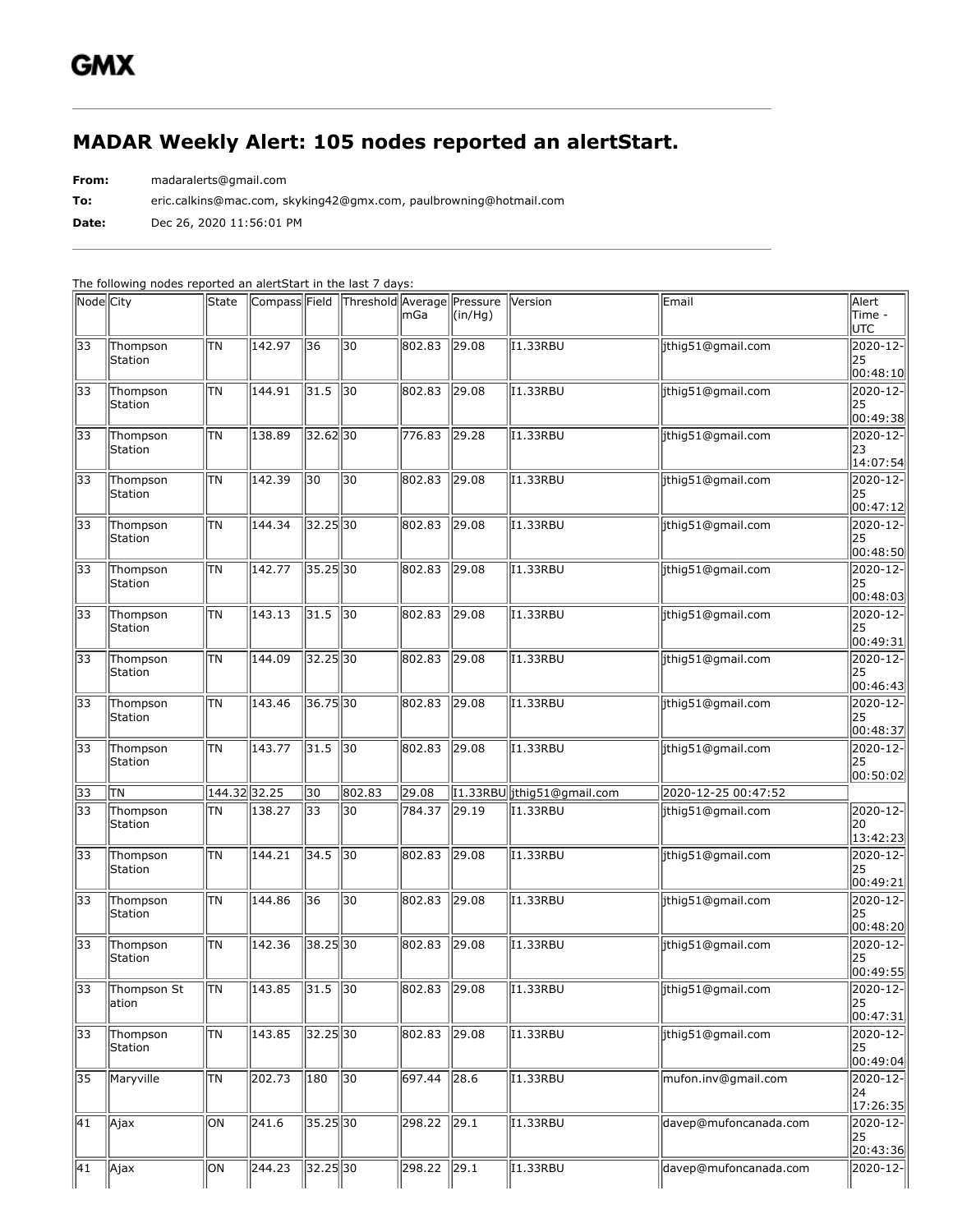|               |           |                 |        |                    |                 |        |               |                                                    |                       | $\parallel$ 25<br>20:45:05  |
|---------------|-----------|-----------------|--------|--------------------|-----------------|--------|---------------|----------------------------------------------------|-----------------------|-----------------------------|
| 41            | Ajax      | ЮN              | 243.92 | $32.25$ 30         |                 | 298.22 | 29.1          | I1.33RBU                                           | davep@mufoncanada.com | 2020-12-<br>25<br>20:42:24  |
| 41            | Ajax      | ON              | 244.48 | $35.25$ 30         |                 | 298.22 | $\vert$ 29.1  | I1.33RBU                                           | davep@mufoncanada.com | 2020-12-<br>25<br>20:44:07  |
| 41            | Ajax      | ЮN              | 246.35 | $\vert 31.5 \vert$ | $\parallel$ 30  | 298.22 | $\vert$ 29.1  | I1.33RBU                                           | davep@mufoncanada.com | 2020-12-<br>25<br>20:45:49  |
| 41            | Ajax      | ЮN              | 244.37 | $\overline{30}$    | 30              | 298.22 | $\sqrt{29.1}$ | II.33RBU                                           | davep@mufoncanada.com | 2020-12-<br>25<br>20:43:26  |
| 41            | Ajax      | ON              | 246.14 | 33                 | 30              | 298.22 | $\ 29.1$      | I1.33RBU                                           | davep@mufoncanada.com | 2020-12-<br>25<br>20:44:44  |
| $\sqrt{41}$   | Ajax      | ON              | 243.18 | $\sqrt{42}$        | 30              | 298.22 | $\sqrt{29.1}$ | I1.33RBU                                           | davep@mufoncanada.com | 2020-12-<br>25<br>20:43:57  |
| 41            | Ajax      | ON              | 245.84 | 36                 | 30              | 298.22 | $\sqrt{29.1}$ | I1.33RBU                                           | davep@mufoncanada.com | 2020-12-<br>25<br>20:45:35  |
| 41            | Ajax      | ЮN              | 242.19 | $\overline{30}$    | $\overline{30}$ | 298.22 | 29.1          | 11.33RBU                                           | davep@mufoncanada.com | 2020-12-<br>25<br>20:43:12  |
| 41            | Ajax      | ЮN              | 241.09 | 30                 | 30              | 298.22 | $\sqrt{29.1}$ | 11.33RBU                                           | davep@mufoncanada.com | 2020-12-<br>25<br>20:44:31  |
| 41            | Ajax      | ЮN              | 229.72 | 46.5               | $\sqrt{30}$     | 348.77 | $\vert$ 29.11 | I1.33RBU                                           | davep@mufoncanada.com | 2020-12-<br>25<br>20:56:46  |
| 41            | Ajax      | ON              | 239.8  | 30                 | 30              | 298.22 | 29.1          | I1.33RBU                                           | davep@mufoncanada.com | 2020-12-<br>25<br>20:43:46  |
| $A$ jax $ ON$ |           | $246.45$ 31.5   |        | 30                 | 298.22          | 29.1   |               | [1.33RBU davep@mufoncanada.com 2020-12-25 20:45:28 |                       |                             |
| 41            | Ajax      | ON              | 245.97 | 31.5               | 30              | 298.22 | $\vert$ 29.1  | I1.33RBU                                           | davep@mufoncanada.com | 2020-12-<br>25<br>20:42:54  |
| 41            | Ajax      | ON              | 243.6  | 30                 | 30              | 298.22 | $\vert$ 29.1  | 11.33RBU                                           | davep@mufoncanada.com | 2020-12-<br> 25<br>20:44:17 |
| 41            | Ajax      | ЮN              | 243.29 | $32.25$ $30$       |                 | 298.22 | 29.1          | I1.33RBU                                           | davep@mufoncanada.com | 2020-12-<br>25<br>20:46:02  |
| 43            | Jamestown | kI              | 196.76 | $\overline{30}$    | $\overline{30}$ | 882.01 | 30.4          | I1.33RBU                                           | tim@clebourne.com     | 2020-12-<br>24<br> 01:20:40 |
| 43            | Jamestown | lri             | 197.42 | $\overline{30}$    | 30              | 882.01 | 30.4          | I1.33RBU                                           | tim@clebourne.com     | 2020-12-<br>24<br>01:21:11  |
| 43            | Jamestown | RI              | 200.08 | $37.12$ 30         |                 | 847.2  | 30.24         | 11.33RBU                                           | tim@clebourne.com     | 2020-12-<br>20<br> 13:00:54 |
| 43            | Jamestown | RI              | 197.09 | 32.25 30           |                 | 882.01 | $\vert$ 30.4  | I1.33RBU                                           | tim@clebourne.com     | 2020-12-<br>24<br>01:20:05  |
| 43            | Jamestown | RI              | 195.61 | 33.75 30           |                 | 882.01 | 30.4          | I1.33RBU                                           | tim@clebourne.com     | 2020-12-<br>24<br> 01:21:00 |
| 43            | Jamestown | RI              | 200.56 | $31.12$ 30         |                 | 847.2  | 30.24         | I1.33RBU                                           | tim@clebourne.com     | 2020-12-<br> 20<br>13:00:14 |
| 43            | Jamestown | $\overline{RI}$ | 198.08 | 192                | $\sqrt{30}$     | 859.86 | 30.36         | $\overline{11.33RB}$ U                             | tim@clebourne.com     | 2020-12-<br>23              |
| 43            | Jamestown | RI              | 197.72 | 33                 | 30              | 882.01 | $\vert$ 30.4  | $\sqrt{11.33RBU}$                                  | tim@clebourne.com     | 19:49:33<br>2020-12-<br>24  |
| 43            | Jamestown | RI              | 197.61 | 30                 | 30              | 882.01 | $\vert$ 30.4  | I1.33RBU                                           | tim@clebourne.com     | 01:22:29 <br>2020-12-<br>24 |
| 43            | Jamestown | RI              | 196.76 | $31.5$ 30          |                 | 882.01 | 30.4          | 11.33RBU                                           | tim@clebourne.com     | 01:20:47<br>2020-12-<br>24  |
| 43            | Jamestown | RI              | 200.28 | 38.6230            |                 | 847.2  | 30.24         | I1.33RBU                                           | tim@clebourne.com     | 01:21:55 <br>2020-12-       |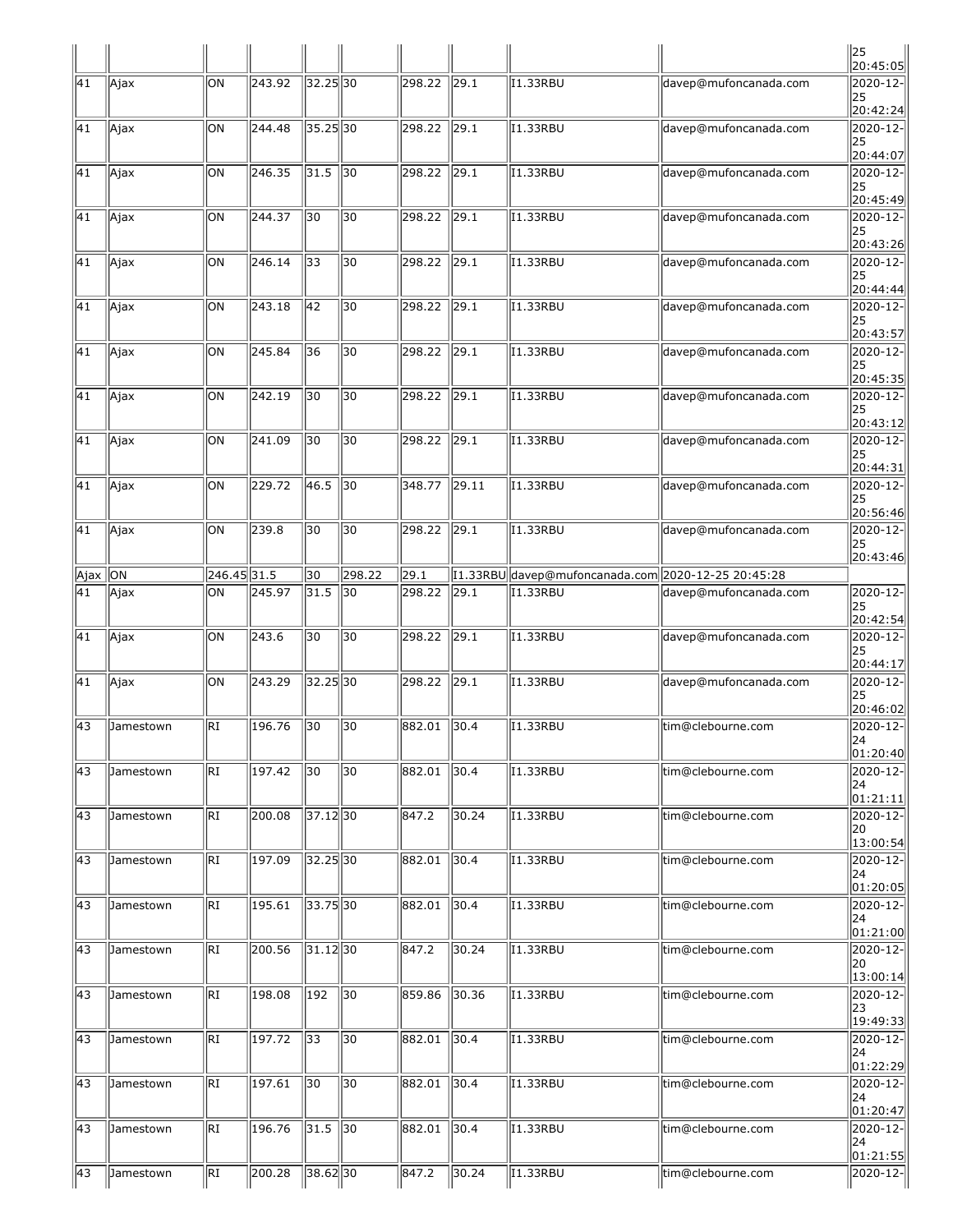|     |                     |     |                |                                    |                 |              |                |                 |                                       | $\begin{vmatrix} 20 \\ 13:01:18 \end{vmatrix}$                         |
|-----|---------------------|-----|----------------|------------------------------------|-----------------|--------------|----------------|-----------------|---------------------------------------|------------------------------------------------------------------------|
| 44  | Lords Valley        | PA  | 187.02         | 42.75 25                           |                 | 375.75       | $\vert$ 28.55  | I1.33RBU        | fcboutique@yahoo.com                  | 2020<br>-12-27<br>08:44:43                                             |
| 44  | Lords Valley        | PA  | 207.48         | $ 25.5 $ 25                        |                 | 375.75       | $\ 28.55$      | I1.33RBU        | fcboutique@yahoo.com                  | 2020-12-<br>27<br>08:42:40                                             |
| 60  | St. Peter           | MМ  | 133.45         | 35.25 27                           |                 | 762.33       | $\ 29.16$      | I1.33RBU        | mcimino.mufon@gmail.com               | $\sqrt{2020-12}$<br>26                                                 |
| 60  | St. Peter           | MМ  | 136.36         | 28.88 27                           |                 | 762.81       | $\sqrt{28.71}$ | <b>I1.33RBU</b> | mcimino.mufon@gmail.com               | 11:20:37<br>2020-12-                                                   |
| 61  | Edmonds             | WA  | 149.62         | 31.5                               | $\parallel$ 30  | 775.66       | $\ 29.51$      | <b>I1.33RBU</b> | david.m.gordon1954@gmail.com 2020-12- | 23<br>01:28:36                                                         |
|     |                     |     |                |                                    |                 |              |                |                 |                                       | 25<br> 01:14:20                                                        |
| 65  | West Chazy          | NY  | 109.2          | $31.12$  30                        |                 | 823.97       | $\ 29.57$      | I1.33RBU        | kimforett@yahoo.com                   | 2020-12-<br>22<br>23:30:59                                             |
| 70  | St. Louis           | MО  | 105.44         | 64.12 26                           |                 | 271.68       | $\ 29.34\ $    | I1.33RBU        | henry.house@me.com                    | 2020-12-<br> 21<br> 21:18:46                                           |
| 70  | St. Louis           | lмo | 100.31         | 27.75 26                           |                 | 309.98       | 29.58          | <b>I1.33RBU</b> | henry.house@me.com                    | $2020 - 12$<br> 25<br>16:25:27                                         |
| 70  | St. Louis           | lмo | 54.7           | 65.62 26                           |                 | 330.87       | 29.34          | <b>I1.33RBU</b> | henry.house@me.com                    | 2020-12-<br> 21                                                        |
| 74  | Show Low            | AZ  | 29.15          | $28.5$ 25                          |                 | 626.94       | $\vert$ 23.7   | 11.33RBU        | dwloomis@frontier.com                 | 21:24:36<br>2020-12-<br> 22<br>07:56:58                                |
| 74  | Show Low            | AZ  | 29.67          | 29.25 25                           |                 | 627.24 23.79 |                | 11.33RBU        | dwloomis@frontier.com                 | 2020-12-<br>25<br>11:25:05                                             |
| 74  | Show Low            | AZ  | $\sqrt{29.52}$ | 29.62 25                           |                 | 624.75       | $\ 23.8$       | 11.33RBU        | dwloomis@frontier.com                 | 2020-12-<br> 21 <br>11:07:15                                           |
| 75  | Grand Junction      | lco | 247.94         | 76.8830                            |                 | 528.73       | 725.64         | 11.33RBU        | wdmerkel1@bresnan.net                 | 2020-12-<br> 21<br>05:04:44                                            |
| 76  | Royal Palm<br>Beach | FL  | 88.28          | 30.7530                            |                 | 726.67       | $\vert$ 30.15  | I1.33RBU        | dgh3815@aol.com                       | $\sqrt{2020-12}$<br> 22                                                |
| 78  | Santa Fe            | NΜ  | 155.86         | 30                                 | 30              | 664.8        | 23.21          | I1.33RBU        | dluaan@gmail.com                      | 11:08:04<br>2020-12-<br> 22                                            |
| 87  | Oaklandon           | ΙN  | 19.68          | 28.88 25                           |                 | 682          | 29.29          | II.33RBU        | cyclotourist@bellsouth.net            | 11:25:05<br>2020-12-<br>$\begin{vmatrix} 23 \\ 00:50:42 \end{vmatrix}$ |
| 90  | Marietta            | GA  | 210.04         | $30.75$ 30                         |                 | 805.9        | $\sqrt{28.91}$ | <b>I1.33RBU</b> | carlecunningham@gmail.com             | 2020-12-<br>20                                                         |
| 97  | Payson              | IL  | 82.51          | $184.5$ 23                         |                 | 601.96       | 729.21         | <b>I1.33RBU</b> | houseteam@gmail.com                   | 21:52:12<br>$2020 - 12$<br>$\begin{array}{c}  24 15:55:33 \end{array}$ |
| 106 | Newington           | Iст | 139.07         | $\sqrt{22.5}$ 22                   |                 | 839.38       | $\sqrt{29.92}$ | <b>I1.33RBU</b> | KB1PRP@sbcglobal.net                  | 2020-12-<br>27                                                         |
| 111 | Boise               | ΙD  | 109.98         | 27                                 | 27              | 510.43       | $\ 27.07$      | 11.33RBU        | K7RAH@NYM.Hush.com                    | 06:41:07<br>2020-12-<br>22                                             |
| 119 | Mt Vernon           | ΙN  | 199.79         | $\sqrt{42}$                        | $\overline{30}$ | 454.69       | $\sqrt{29.46}$ | <b>I1.33RBU</b> | mcurtis210@aol.com                    | 11:25:05<br>2020-12-<br> 24                                            |
| 133 | Council Bluffs      | İΙA | 151.58         | 23.25 22                           |                 | 772.65       | $\sqrt{28.3}$  | 11.33RBU        | nels.andersen@gmail.com               | 19:50:05<br>2020-12-                                                   |
| 133 | Council Bluffs      | IA  | 151.28         | $23.25$ <sub>22</sub>              |                 | 772.65       | $\ 28.3$       | <b>I1.33RBU</b> | nels.andersen@gmail.com               | 23<br> 06:37:13 <br>2020-12-                                           |
| 133 | Council Bluffs      | lΙA | 153.23         | $\overline{23.25}$ $\overline{22}$ |                 | 772.65       | $\sqrt{28.3}$  | <b>I1.33RBU</b> | nels.andersen@gmail.com               | 23<br>06:32:27<br>2020-12-                                             |
|     |                     |     |                |                                    |                 |              |                |                 |                                       | 23<br>06:36:26                                                         |
| 133 | Council Bluffs      | İΙA | 153.29         | $22.12$ 22                         |                 | 772.65 28.3  |                | 11.33RBU        | nels.andersen@gmail.com               | 2020-12-<br>23                                                         |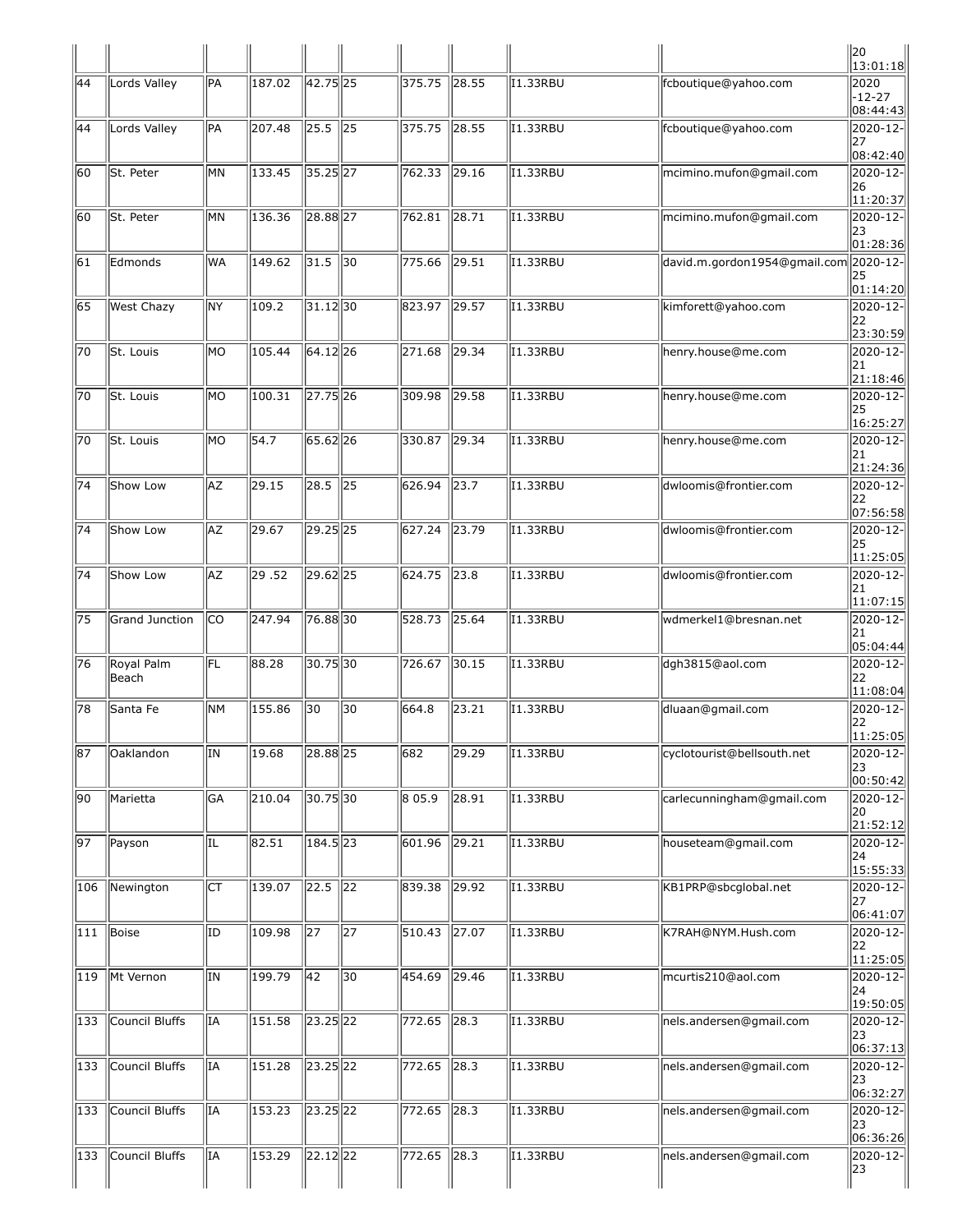|                  |                 |                        |        |                       |                 |                 |                |                           |                          | 06:32:06                                 |
|------------------|-----------------|------------------------|--------|-----------------------|-----------------|-----------------|----------------|---------------------------|--------------------------|------------------------------------------|
| 133              | Council Bluffs  | IA                     | 153.14 | 23.25 22              |                 | 772.65          | $\ 28.3$       | I1.33RBU                  | nels.andersen@gmail.com  | 2020-12-<br>23<br> 06:35:01              |
| 133              | Council Bluffs  | IA                     | 151.81 | 24                    | 22              | 772.65          | $\vert$ 28.3   | I1.33RBU                  | nels.andersen@gmail.com  | 2020-12-<br>23<br> 06:37:41              |
| 133              | Council Bluffs  | IΑ                     | 151.72 | 23.25 22              |                 | 772.65          | $\sqrt{28.3}$  | I1.33RBU                  | nels.andersen@gmail.com  | $2020 - 12 -$<br>23<br>06:33:00          |
| 138              | Clarksville     | lτn                    | 91.53  | $32.62$ 30            |                 | $\sqrt{774.98}$ | $\sqrt{29.44}$ | <b>I1.33RBU</b>           | paulbrowning@hotmail.com | 2020-12-<br>27<br> 06:49:33              |
| 139              | Wallingford     | Iст                    | 201.6  | $25.88$ <sub>25</sub> |                 | 1105.37 30.32   |                | <b>I1.33RBU</b>           | mikecei@snet.net         | $2020 - 12 -$<br>23<br>14:35:41          |
| 139              | Wallingford     | Iст                    | 202.44 | $25.12$ 25            |                 | $1105.37$ 30.32 |                | <b>I1.33RBU</b>           | mikecei@snet.net         | 2020-12-<br>23<br> 14:31:15              |
| 139              | Wallingford     | Iст                    | 201.58 | $32.62$ 25            |                 | $1105.37$ 30.32 |                | <b>I1.33RBU</b>           | mikecei@snet.net         | 2020-12-<br>23<br>14:33:04               |
| 139              | Wallingford     | Iст                    | 201.23 | $26.62$ <sub>25</sub> |                 | $1105.37$ 30.32 |                | <b>I1.33RBU</b>           | mikecei@snet.net         | 2020-12-<br>23<br> 14:34:46              |
| 139              | Wallingford     | IСТ                    | 202.7  | $31.12$ 25            |                 | $1105.37$ 30.32 |                | I1.33RBU                  | mikecei@snet.net         | 2020-12-<br>23<br>14:36:46               |
| 139              | Wallingford     | ∣ст                    | 201.93 | 25.5                  | $\sqrt{25}$     | 1105.37 30.32   |                | <b>I1.33RBU</b>           | mikecei@snet.net         | $2020 - 12$<br>23<br>14:31:59            |
| $\overline{1}39$ | Wallingford     | Iст                    | 202.57 | $25.12$ 25            |                 | 1105.37 30.32   |                | <b>I1.33RBU</b>           | mikecei@snet.net         | 2020-12-<br>23<br> 14:33:52              |
| 139              | Wallingford     | СT                     | 202.68 | $26.62$ <sub>25</sub> |                 | 1105.37 30.32   |                | <b>I1.33RBU</b>           | mikecei@snet.net         | $2020 - 12$<br>23<br>14:35:27            |
| 139              | Wallingford     | Iст                    | 201.59 | $26.62$ <sub>25</sub> |                 | 1105.37 30.32   |                | I1.33RBU                  | mikecei@snet.net         | 2020-12-<br>23<br>$\vert 14:31:01 \vert$ |
| 139              | Wallingford     | Iст                    | 202.66 | 25.88 25              |                 | 1105.37 30.32   |                | <b>I1.33RBU</b>           | mikecei@snet.net         | 2020-12-<br>23<br>14:32:54               |
| 139              | Wallingford     | Iст                    | 202.35 | 28.88 25              |                 | 1105.37 30.32   |                | I1.33RBU                  | mikecei@snet.net         | $2020 - 12$<br>23<br> 14:34:39           |
|                  | 139 Wallingford | llct                   | 202.39 | $26.62$ <sub>25</sub> |                 | 1105.37 30.32   |                | 1.33RBU                   | mikecei@snet.net         | $ 2020 - 12 -  $<br>23<br> 14:36:32      |
| 139              | Wallingford     | $\overline{\text{CT}}$ | 201.95 | $\overline{25.5}$ 25  |                 | 105.37 30.32    |                | I1.33RBU                  | mikecei@snet.net         | 2020-12-<br>23<br>14:31:32               |
| 139              | Wallingford     | IСТ                    | 203.58 | $25.12$ 25            |                 | 1105.37 30.32   |                | I1.33RBU                  | mikecei@snet.net         | 2020-12-<br>23<br> 14:33:38              |
| 139              | Wallingford     | Iст                    | 201.77 | $35.62$ <sub>25</sub> |                 | $1105.37$ 30.32 |                | I1.33RBU                  | mikecei@snet.net         | 2020-12-<br>23<br>14:35:10               |
| 139              | Wallingford     | $\overline{\text{CT}}$ | 203.56 | $26.62$ <sub>25</sub> |                 | $1105.37$ 30.32 |                | <b>I1.33RBU</b>           | mikecei@snet.net         | 2020-12-<br>23<br> 14:30:38              |
| 139              | Wallingford     | Iст                    | 201.84 | $28.88$ <sub>25</sub> |                 | $1105.37$ 30.32 |                | <b>I1.33RBU</b>           | mikecei@snet.net         | 2020-12-<br>23<br>14:32:30               |
| 139              | Wallingford     | Iст                    | 201.91 | $\sqrt{29.62}$ 25     |                 | $1105.37$ 30.32 |                | I1.33RBU                  | mikecei@snet.net         | 2020-12-<br>23<br>14:34:29               |
| 139              | Wallingford     | $\overline{\text{CT}}$ | 204.31 |                       | 31.12 1105.37   | 30.32           |                | 11.33RBU mikecei@snet.net | 2020-12-23 14:36:22      |                                          |
|                  | 139 Wallingford | ∣ст                    | 202.5  | $28.12$ 25            |                 | $1105.37$ 30.32 |                | I1.33RBU                  | mikecei@snet.net         | 2020-12-<br>23                           |
| 139              | Wallingford     | $\overline{\text{CT}}$ | 201.71 | $25.88$ <sub>25</sub> |                 | $1105.37$ 30.32 |                | I1.33RBU                  | mikecei@snet.net         | 14:31:22<br>2020-12-<br>23               |
| 139              | Wallingford     | Iст                    | 202.92 | 27                    | $\overline{25}$ | $1105.37$ 30.32 |                | I1.33RBU                  | mikecei@snet.net         | 14:33:28 <br>2020-12-<br>23              |